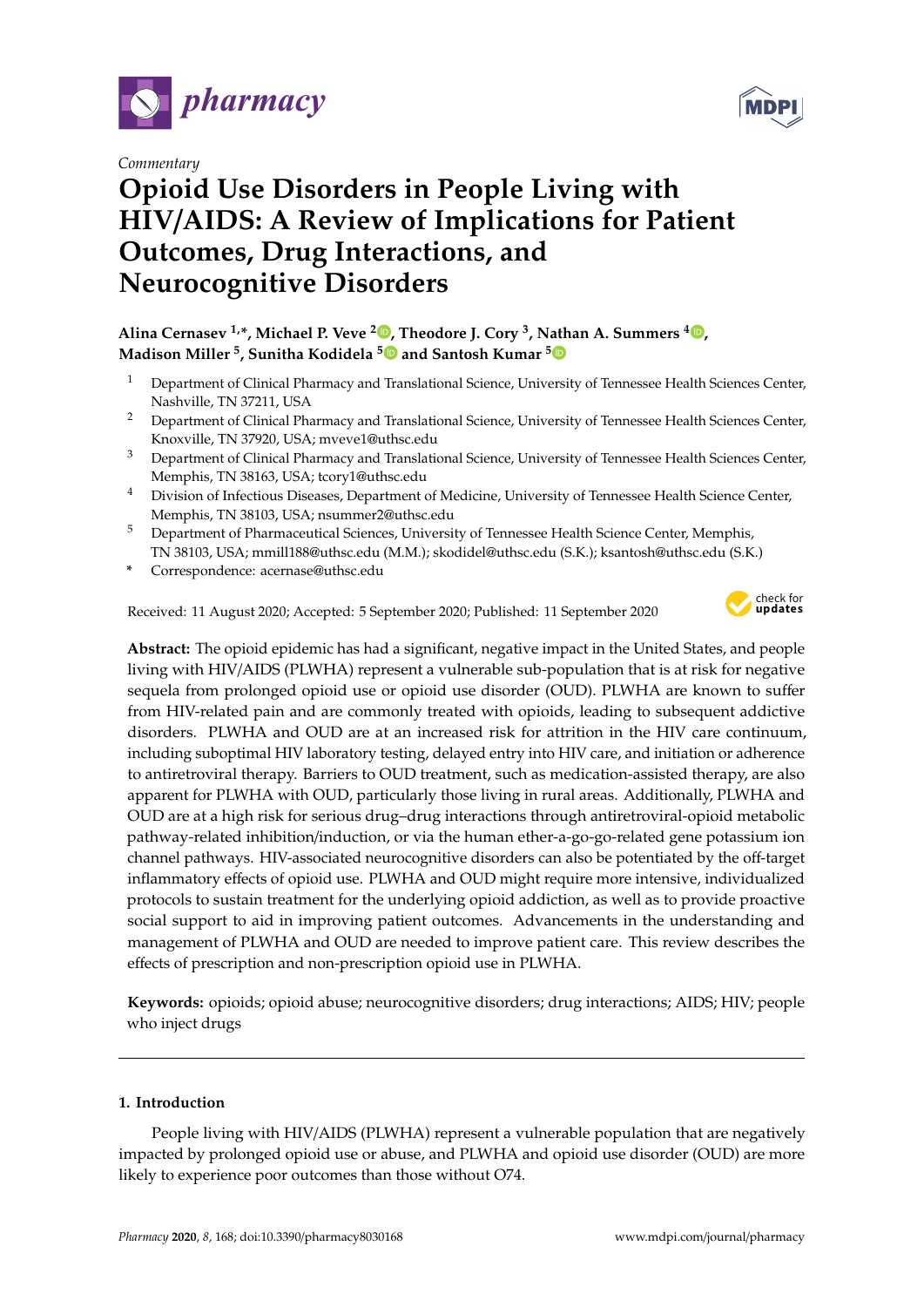Complications stemming from the opioid epidemic in the United States (U.S.) also led to an Complications stemming from the opioid epidemic in the United States (U.S.) also led to an increased prevalence of people who inject drugs (PWID), which can further contribute to the HIV<br>in the HIV state of the HIV state of the HIV state of the HIV state of the HIV state of the HIV state of the H epidemic by simultaneously needing care and potentially transmitting HIV to their injecting and sex epidemic by simultaneously needing care and potentially transmitting HIV to their injecting and sex partners [\[1](#page-7-0)[,2\]](#page-7-1). The true impact of OUD on PLWHA is not quantified, and additional data are needed to <br>http://www.com/www.com/www.com/www.com/www.com/www.com/www.com/www.com/www.com/www.com/www.com/www.com/www.com better assess OUD in the context of adverse effects and patient care in PLWHA. to better assess OUD in the context of adverse effects and patient care in PLWHA.

The United States has had one of the highest number of opioid prescriptions per capita and The United States has had one of the highest number of opioid prescriptions per capita and opioid-related deaths compared to other countries [\[3\]](#page-7-2). An estimated 11.5 million Americans abuse opioid-related deaths compared to other countries [3]. An estimated 11.5 million Americans abuse prescription opioids [\[4\]](#page-7-3), accounting for an estimated \$78.5 billion US dollars in annual economic prescription opioids [4], accounting for an estimated \$78.5 billion US dollars in annual economic costs costs [\[5\]](#page-7-4). Numerous studies also described attrition along the HIV care continuum among HIV-infected [5]. Numerous studies also described attrition along the HIV care continuum among HIV-infected drug users, including suboptimal HIV testing, delayed entry into HIV care, and initiation of drug users, including suboptimal HIV testing, delayed entry into HIV care, and initiation of antiretroviral therapy (ART) [\[1,](#page-7-0)[2\]](#page-7-1). Additionally, PLWHA and OUD are also more likely to develop antiretroviral therapy (ART) [1,2]. Additionally, PLWHA and OUD are also more likely to develop more severe viral progression, including neurological complications of HIV/AIDS [\[6\]](#page-7-5), and are at risk more severe viral progression, including neurological complications of HIV/AIDS [6], and are at risk for serious drug–drug interactions (DDI), through antiretroviral-opioid metabolic pathway-related for serious drug–drug interactions (DDI), through antiretroviral-opioid metabolic pathway-related interactions [\[7](#page-7-6)[,8\]](#page-7-7). Barriers to OUD-treatment, such as medication-assisted therapy (MAT), are also interactions [7,8]. Barriers to OUD-treatment, such as medication-assisted therapy (MAT), are also apparent for PLWHA with OUD. apparent for PLWHA with OUD.

In this review, we provide an overview of the current landscape of opioid and other substance<br> use disorders among PLWHA, the potential risk of drug–drug interactions between opioids and use disorders among PLWHA, the potential risk of drug–drug interactions between opioids and medication-assisted therapies, and the perceived consequences of continued opioid abuse in this medication-assisted therapies, and the perceived consequences of continued opioid abuse in this population (Figure [1\)](#page-1-0). population (Figure 1).

<span id="page-1-0"></span>

antiretroviral therapy (ART) can lead to increased risk of new HIV infection, increased adverse effects, and suboptimal treatment outcomes eventually causing NeuroAIDS. **Figure 1.** The opioid use for pain management in people living with HIV/AIDS (PLWHA) receiving

#### **2. Methods**

**2. Methods**  As appropriate Medical Subject Headings terms do not exist for opioid use disorder and HIV/AIDS, the following broad key terms were searched using the PubMed and Embase databases—'opioid' and 'HIV/AIDS'. Additional key terms were used according to each specific subsection of the review. The content and selection of articles included English-language peer-reviewed literature derived from in vitro and human studies. Human case reports and case series were evaluated, based on the criteria supported in the literature. In the event of multiple and numerous publications identified from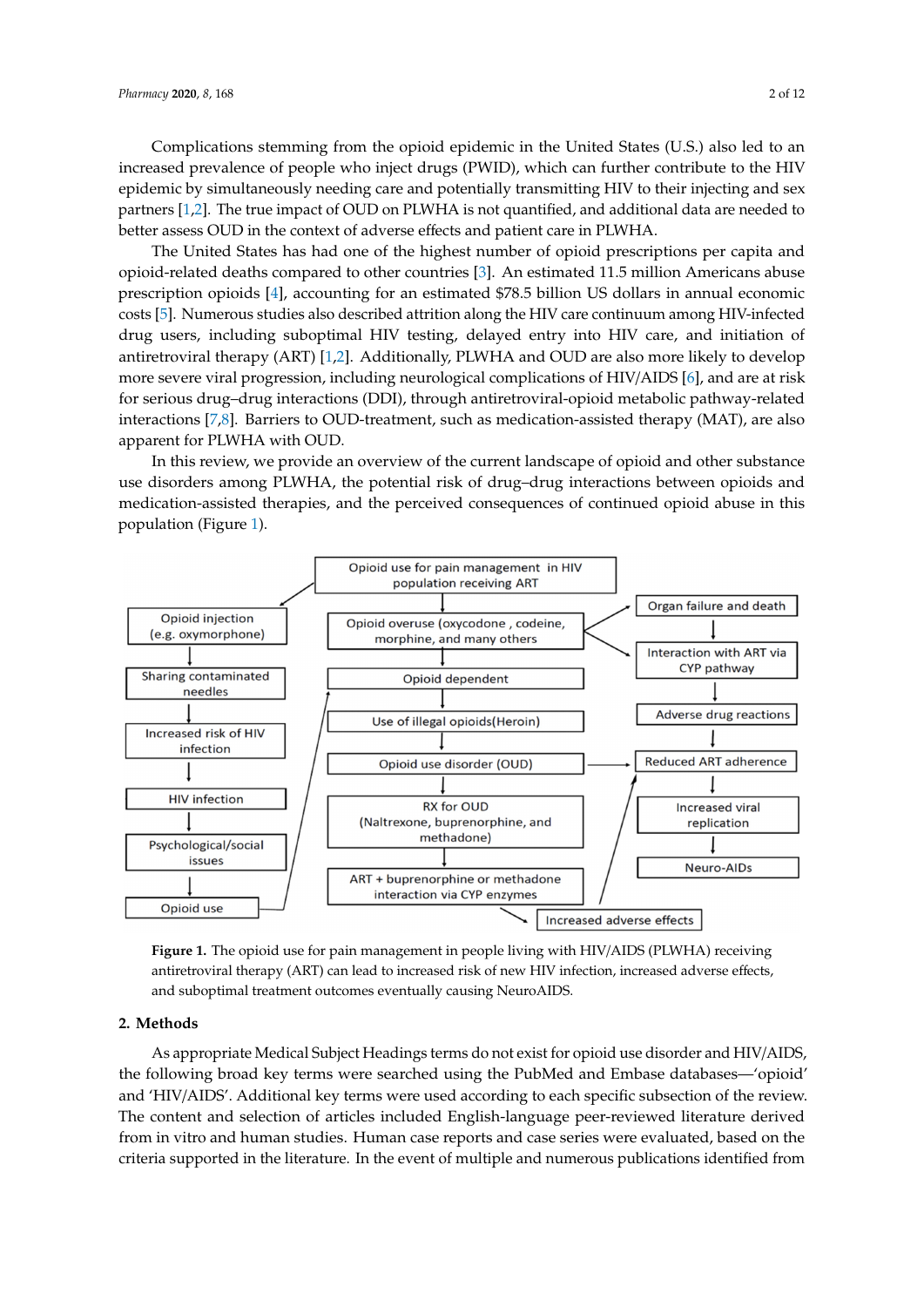literature searches, priority was given to higher quality or more recently published articles. This article also did not highlight issues related to abuse or misuse of non-opioid medications.

## **3. Current Landscape of Opioid Use Disorder in PLWHA**

The opioid epidemic is the most recent major epidemic in the United States, and the prevalence of opioid use disorder (OUD) is much higher in PLWHA than in other populations [\[9,](#page-8-0)[10\]](#page-8-1). Despite the availability of effective treatments or overdose reversal agents for individuals with OUD, the current opioid mortality rate surpassed the AIDS epidemic in the 1990's, when there were limited to no treatment options available for HIV/AIDS. Upon the introduction of antiretroviral therapy (ART) in the mid 1990's, the majority of PLWHA received ART in the United States. In 2016, 64% of PLWHA, both diagnosed and undiagnosed, received some kind of medical care for HIV. Of those, 51% of those who were receiving ART had achieved viral suppression. Those who achieved viral suppression effectively had no risk of transmitting HIV to HIV-negative partners [\[11\]](#page-8-2). However, the viral suppression in PLWHA remained low, due to drop-out from medical care, reduced drug adherence and ART interactions with other drugs and substances, including opioids, which are simultaneously consumed [\[11,](#page-8-2)[12\]](#page-8-3).

Chronic pain is more commonly observed among PLWHA when compared to the general population, with estimates of its prevalence ranging from 25% to 90% [\[13\]](#page-8-4). Pain among HIV-infected individuals has diverse etiologies, including HIV infection itself, aging, and the adverse effects of antiretroviral medications. Opioids are more commonly prescribed to HIV-infected individuals, and estimates of the proportion of infected individuals who were prescribed opioids range from 21% to 53% [\[12](#page-8-3)[,14\]](#page-8-5). These patients are more likely to be given chronic analgesic regimens (i.e., codeine and morphine) and increased initial doses, which allows for potential opioid overdose, along with addictive behaviors. Newly diagnosed HIV/AIDS patients commonly develop mood, anxiety, and cognitive disorders, commonly associated with the new diagnosis alone [\[15\]](#page-8-6). Substance abuse is common within PLWHA; nearly 50% reported a current or past history of alcohol or drug abuse. Abuse of alcohol, cocaine, and opioids can lead to exacerbated mental deterioration as well [\[14–](#page-8-5)[17\]](#page-8-7).

Due to the increases in prescription opioids and the subsequent U.S. epidemic, there were notable increases in the amount of PWID. Individuals who partake in injection drug use commonly share needles, syringes, and other equipment used for injections, leading to potential subsequent spread of HIV through contamination. Thus, there is synergy between opioid use and HIV infection. If the opioid epidemic is not controlled, the HIV/AIDS epidemic could reemerge with greater intensity. In 2016, PWID accounted for 9% of the new HIV diagnoses made in the U.S. Further, persons who find themselves involved in injection drug use tend to have increased risky sexual behavior (i.e., condom-less sex and less likely to be adherent to medication), leading to possible disease transmission [\[13](#page-8-4)[,17](#page-8-7)[,18\]](#page-8-8).

To help combat the transmission of HIV/AIDS through sharing needles, the U.S. Department of Health and Human Services has put in the place Syringe Service Programs (SSP). SSP allows PWID to have free access to sterile needles, provides proper disposal of used products, and supplies prevention materials like alcohol swabs and sterile water. This program was shown to prevent new HIV/AIDS infections by roughly 50% and was not associated with increased drug use or crime [\[16\]](#page-8-9). The participants were five times more likely to get drug treatment and were almost four times more likely to stop injecting opioids compared to those who were not involved with a SSP. These programs also provide education about safer injection practices and overdose prevention, as well as offer tools to prevent HIV spread [\[15\]](#page-8-6). Current scientific evidence supports the use of SSP for reducing HIV transmission and providing a direct entry to medical treatment and services for PWID [\[19\]](#page-8-10).

Treatment of OUD includes agonist therapies, such as methadone or buprenorphine. Research showed a strong association with methadone and the reduction of HIV prevalence and incidence [\[18\]](#page-8-8). Unfortunately, these drugs are metabolized through the same cytochrome P450 pathway, which could lead to drug–drug interactions (DDI) with ART, as discussed in a later section. Methadone therapy requires intensive monitoring due to potential withdrawal effects, other drug toxicities,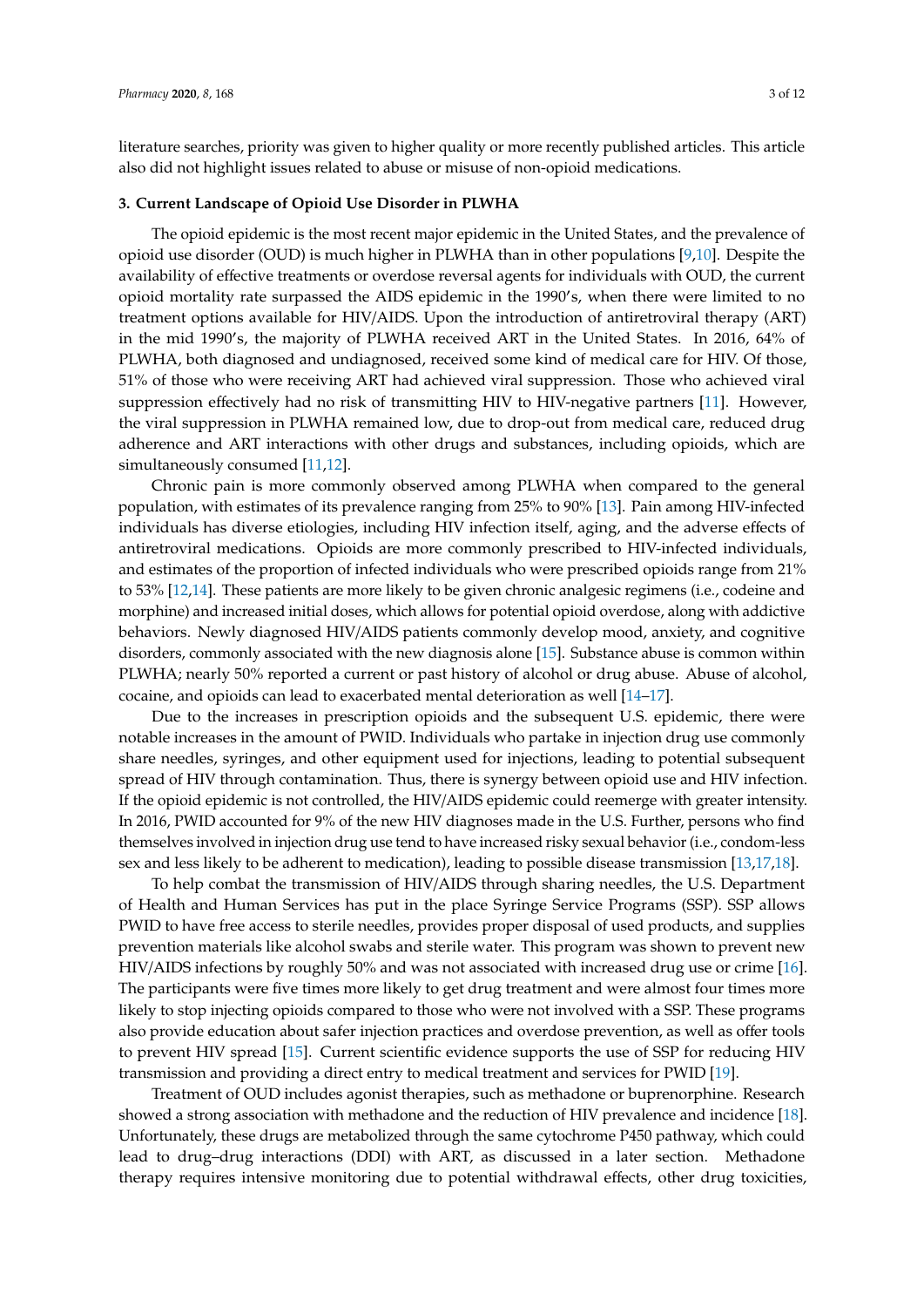decreased bioavailability of concomitantly used drugs, and displacement of plasma binding, leading to concentration changes within the body [\[16\]](#page-8-9). These interactions mostly occur with non-nucleoside reverse transcriptase inhibitors (NNRTIs), protease inhibitors (PIs), and integrase inhibitors [\[19\]](#page-8-10). Due to these adverse effects, it is imperative to carefully monitor therapy and the serum drug levels, when possible.

#### **4. Disparities in Healthcare and Access to Care in PLWHA**

PLWHA and OUD are more likely to encounter healthcare disparities than the general public, which remains a critical concern [\[1](#page-7-0)[,2\]](#page-7-1). Geography is an important factor in determining regional barriers to public health practice, mainly due to the social and economic diversity created within specific communities across the U.S. [\[19\]](#page-8-10). The increasing prevalence of opioid use disorder and injection opioid use in rural cities has shifted the nature of the HIV epidemic to more rural regions, which often lack access to care or OUD treatment due to geographical differences and access to specialty providers in rural vs. urbanized areas [\[20\]](#page-8-11).

While there are several proven strategies available to reduce the risk of infectious disease transmission related to injection opioid use, such as SSP, access to these services varies significantly across the country and might not align with the opioid epidemic epicenters located throughout the Southeastern U.S. [\[19\]](#page-8-10). A recent Centers for Disease Control and Prevention (CDC) report suggested that communities at the highest risk for HIV outbreaks, mainly in rural southeast regions with a high prevalence of PWID do not employ important harm reduction strategies [\[21\]](#page-8-12). Many issues related to access to care likely stem from the lack of interconnection between rural and urban areas within the U.S. [\[22\]](#page-8-13). There remains a clear need for a dynamic and well-integrated public health infrastructure to better understand and solve issues related to a variety of rural and urban social determinants and HIV care [\[23\]](#page-8-14).

Further compounding issues related to access to care is the lack of insurance and homelessness seen in PLWHA, which is particularly problematic in rural areas [\[24](#page-8-15)[,25\]](#page-8-16). Uninsured individuals are not able to obtain treatment for drug abuse (such as MAT) or mental health disorders, which ultimately contributes to a cyclic profile of hospitalizations or the spread of disease through injection drug use. This access to care seems to be disproportionally lower in the Southern U.S. Additionally, HIV/AIDS, OUD, and homelessness are intricately related, as social constructs and discrimination lead to higher rates of job attrition. One 2006 study from the National Alliance to End Homelessness suggested that up to 50% of PLWHA in the U.S. are at risk of becoming homeless [\[25\]](#page-8-16). Furthermore, PLWHA with substance use disorders face additional challenges due to unique economic and racial/ethnic disparities. Recent works identified poverty as a risk factor for lower rates of linkage to care [\[26\]](#page-8-17) and enrollment in supportive services within this unique population [\[27\]](#page-8-18). There were also several studies that evaluated racial and ethnic differences among PLWHA with substance use disorders. Studies found differences, in both, the predominant illicit drug used [\[28\]](#page-8-19) as well as rates of high-risk sexual activities in PLWHA who use drugs among different racial/ethnic groups [\[29\]](#page-8-20). Further, black women might be less likely to seek and initiate OUD treatment, compared to other race and ethnic groups [\[30\]](#page-9-0). Finally, black women with HIV with substance use disorders were observed to experience poorer overall health outcomes as compared other race and ethnic groups [\[30\]](#page-9-0). As such, economic and racial disparities present additional barriers to care for PLWHA with OUD [\[31\]](#page-9-1). Overall, these data suggest PLWHA and OUD might require more intensive, individualized protocols to sustain treatment for underlying SUD, as well as provide proactive social support to aid in improving patient outcomes.

#### **5. The Vicious Cycle of Opioid Use Disorder in the PLWHA Population**

Prescription opioids were prescribed for PLWHA suffering from pain and symptoms associated with neuropathy and osteonecrosis. Reducing the symptoms of pain remains a major advantage of using opioids in this population. One study showed that PLWHA were more likely to partake in opioid treatment, compared to individuals without HIV [\[32\]](#page-9-2). As a result of HIV infection, these individuals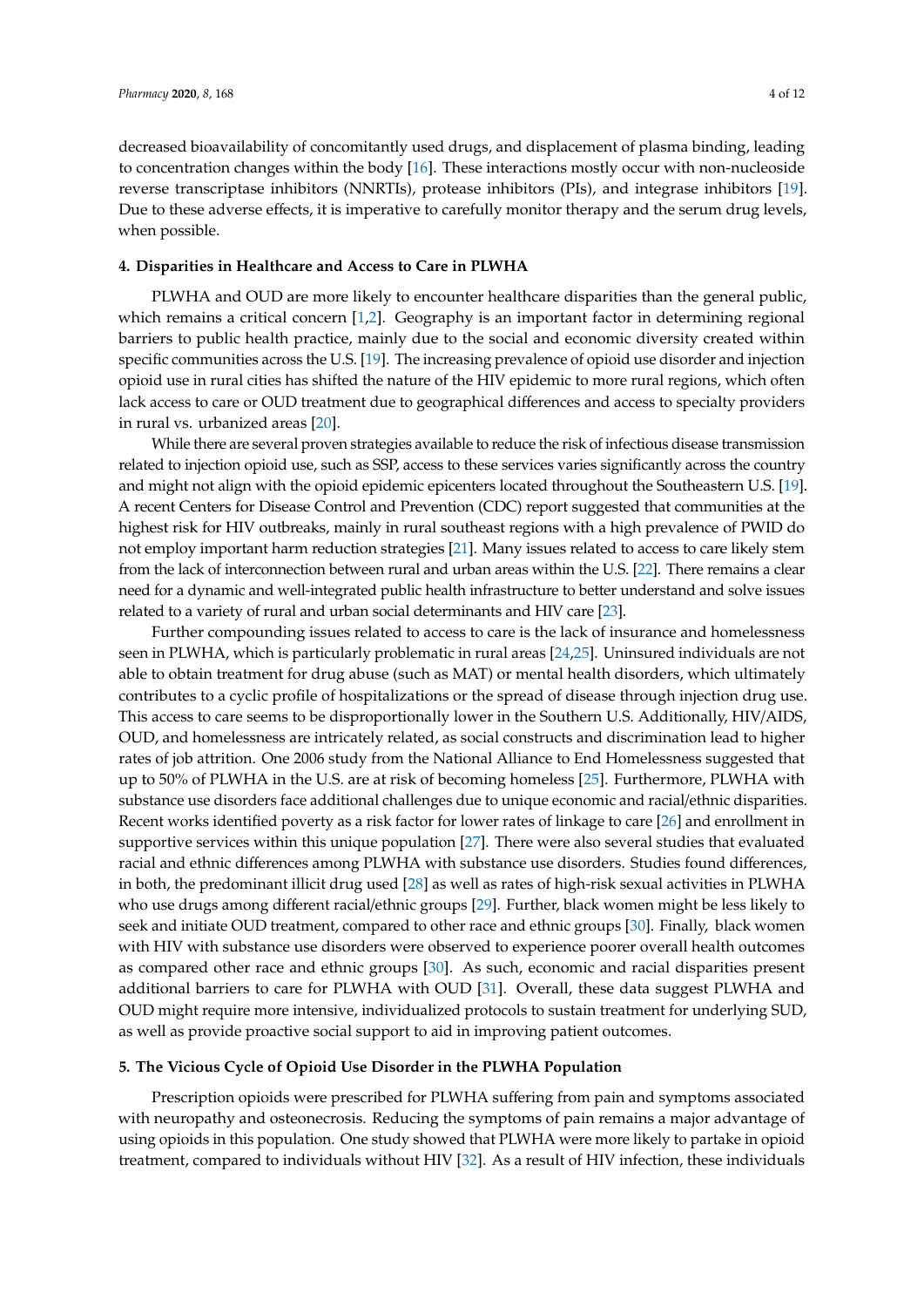go through psychosocial/social issues, which make them vulnerable to use opioids or other recreational substances, ultimately leading to "opioid dependency." [\[32\]](#page-9-2).

A negative consequence of injection opioid use is an increase in the number of new HIV infections. According to the Indiana State Department of Health, 11 new HIV infections in Scott County were a result of sharing contaminated needles during injection of extended-release oxymorphone [\[33\]](#page-9-3). This news is especially shocking, given the historically low prevalence of HIV in this rural community, as only 5 new HIV diagnoses were made within the last decade [\[33\]](#page-9-3). The recent outbreak warranted a testing initiative across the county, revealing an alarmingly high number of individuals (181) infected with HIV [\[33\]](#page-9-3).

PLWHA suffering from OUD have limited treatment options to relieve withdrawal symptoms, including methadone or buprenorphine maintenance therapy. Each agent exhibits its own advantages and disadvantages. Methadone is extensively studied and is an effective treatment for OUD [\[34\]](#page-9-4). One benefit identified from the patient's perspective is that the individual might soon return to their typical daily routine, shortly after initiation of methadone treatment [\[35\]](#page-9-5). Previous studies explored various barriers to methadone adherence, concluding that one of the main impediments for patients is attending the clinic daily to receive treatment [\[36,](#page-9-6)[37\]](#page-9-7) In contrast, one of the main benefits of buprenorphine and buprenorphine/naloxone treatment is that the individual can take the treatment at home. One of the main drawbacks of buprenorphine and buprenorphine/naloxone therapy is the high cost of treatment [\[38\]](#page-9-8).

As discussed previously, the U.S. was confronted with an increasing death rate due to opioid overdose. In 2009, the number of deaths due to drug overdose were greater than deaths due to car accidents [\[39\]](#page-9-9). According to the CDC, nearly 130 Americans died daily due to drug overdose [\[4\]](#page-7-3). As a lifesaving opioid reversal agent, naloxone plays a vital role in the prognosis of the opioid crisis. Naloxone exhibits high effectiveness and easy administration [\[40\]](#page-9-10). Nationwide, naloxone dispensing is on the rise, due to state-level champions [\[41\]](#page-9-11). Currently, most states have adopted legislation that allows pharmacists to dispense naloxone without a prescription, via standing orders or collaborative practice agreements [\[42\]](#page-9-12).

The vicious cycle began with the prescribing of opioids to alleviate pain in PLWHA. Consequent opioid overuse led to the development of addictive disorders. Furthermore, unsafe drug administration practices led to the spread of HIV. This cascade demonstrates a multifaceted crisis. Caring for patients affected by both OUD and HIV is necessary, with the aim of preventing abuse and improving safety, prescription monitoring, and access to naloxone.

#### **6. Drug–Drug Interactions**

A number of new HIV infections are due to contamination from the injection of opioids, either with illicit substances, e.g., heroin, or the use of prescription drug products such as codeine, fentanyl, morphine, and oxycodone [\[43\]](#page-9-13). Further, to treat OUD, several opioid treatment therapies such as methadone, buprenorphine, and naloxone are prescribed to HIV/AIDS patient [\[12\]](#page-8-3). Both the prescribed opioids and therapy drugs for OUD interact with ART drugs, especially with non-nucleoside reverse transcriptase inhibitors (NNRTIs), protease inhibitors (PIs), and integrase inhibitors. These drug–drug interactions (DDI) occur because the majority of ART drugs are metabolized by the same cytochrome P450 (CYP) pathway that are involved in the metabolism of opioids and opioid treatment drugs [\[44](#page-9-14)[,45\]](#page-9-15). Further, many of these ART drugs inhibit or induce CYP enzymes [\[46,](#page-9-16)[47\]](#page-9-17), which can potentially enhance or decrease the concentrations of opioids and opioid therapeutic drugs. In addition to the drug-metabolic pathway, efflux transporters, especially P-glycoprotein (P-gp), also play an important role in DDI between ART drugs and opioids or opioid treatment drugs [\[48,](#page-9-18)[49\]](#page-9-19). In some cases, these interactions are beneficial and result in enhanced effectiveness of ART, prescribed opioids, or opioid therapy [\[50\]](#page-10-0). However, in many cases, altered levels of prescribed opioids and opioid therapy drugs contribute to a decrease in efficacy and increase in toxicity, eventually leading to adverse drug effects.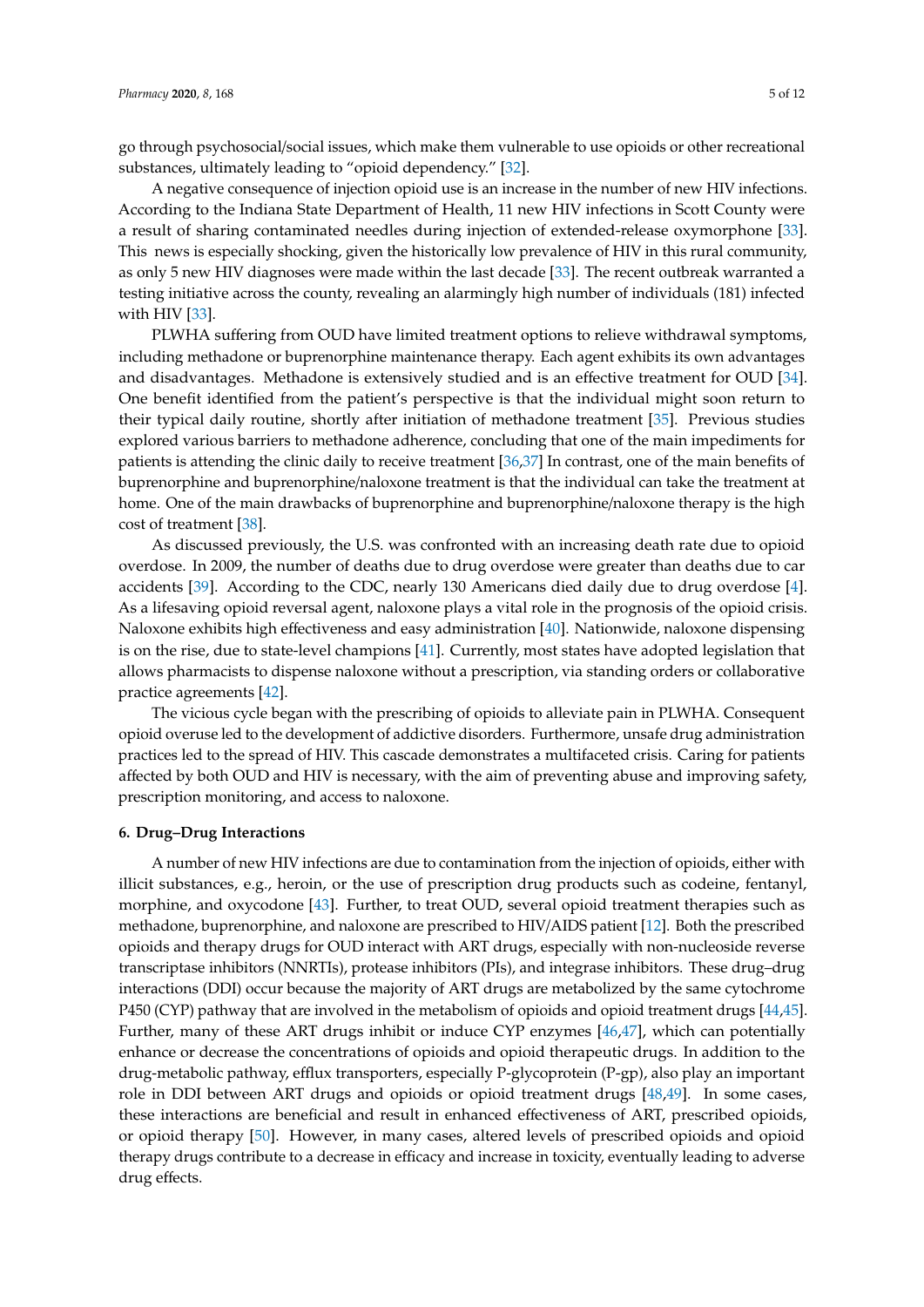#### *6.1. Antiretroviral Drug–Drug Interactions with Opioids*

Codeine, hydrocodone, oxycodone, fentanyl, loperamide, levomethadyl, and meperidine are primarily metabolized by CYP3A4, and to some extent by other CYP enzymes, including CYP2B6 and CYP2D6 [\[45\]](#page-9-15). However, tramadol undergoes both CYP3A4- and CYP2D6-mediated metabolism [\[51\]](#page-10-1). Thus, these opioids have a substantial interaction potential with PIs and NNRTIs, which are not only substrates of CYP3A4, but also inhibit and induce CYP3A4, respectively. Administration of CYP3A4 inhibitors (i.e., PIs, integrase inhibitors) can not only increase the plasma opioid concentrations and prolong analgesic effects, but they might also cause adverse opioid-induced effects, e.g., respiratory depression [\[52,](#page-10-2)[53\]](#page-10-3).However, administration of CYP3A4 inducers (NNRTIs) can decrease the plasma opioid concentrations, leading to therapeutic failure and onset of a withdrawal syndrome in patients who developed physical dependence to tramadol [\[51\]](#page-10-1).

Co-administration of fentanyl and loperamide with ritonavir was shown to increase the narcotic concentrations to 174% and 121%, respectively [\[54](#page-10-4)[,55\]](#page-10-5). Although no clinically significant central nervous system (CNS) or respiratory depression was observed, it is important to monitor respiratory and CNS depression in the patients who are taking both fentanyl/loperamide and ritonavir. Similarly, concentration of levomethadyl and meperidine are altered by the inhibition (by PIs) or induction (by NNRTIs) of CYP3A4 [\[56](#page-10-6)[,57\]](#page-10-7) Although no clinically relevant contraindication was observed upon co-administration of levomethadyl/meperidine and PIs/NNRTIs, close monitoring for potential toxicities, e.g., seizures or renal failures, especially in prolonged therapy, was suggested [\[58\]](#page-10-8). Inhibition of CYP3A4 by PIs, especially by the pharmacoenhancers ritonavir and cobicistat, might reduce the formation of codeine and hydrocodone active metabolites [\[54\]](#page-10-4). However, its clinical significance is unclear. On the other hand, either ritonavir alone or the lopinavir/ritonavir regimen, significantly increases the concentration of oxycodone. Therefore, oxycodone dose reduction is recommended when co-administered with these PIs [\[57\]](#page-10-7).

Morphine and its derivatives, oxymorphone and hydromorphone, are metabolized by phase two glucuronidation and, therefore, have little potential for drug interactions. Clinical findings did not report significant DDI with oxymorphone and reported minimal/tolerable DDI with morphine. Heroin, which is mainly effluxed by P-glycoprotein (P-gp) at the blood–brain barrier, can enhance its CNS effects in the presence of ritonavir, a potent P-gp inhibitor [\[58\]](#page-10-8).

#### *6.2. Antiretroviral Drug–Drug Interactions with Medication-Assisted Treatment*

Methadone is primarily metabolized by CYP3A4, CYP2B6, and CYP2D6. The inhibition of CYP3A4 by PIs and integrase inhibitors increases the plasma concentration of methadone, leading to an increased therapeutic effect and methadone-induced toxicity [\[59,](#page-10-9)[60\]](#page-10-10). Additionally, methadone can contribute to QTc prolongation and sudden cardiac death, through inadvertent inhibition of the human ether-a-go-go-related gene (hERG) potassium ion channels [\[7\]](#page-7-6). On the other hand, induction of CYP3A4 by NNRTIs, would lead to suboptimal plasma concentrations of methadone and might eventually cause therapeutic failure [\[8](#page-7-7)[,60\]](#page-10-10). The clinical literatures report increased plasma methadone concentrations when patients were treated with delavirdine [\[61\]](#page-10-11). Contrary to this, there was a decrease in plasma concentrations of methadone when patients were treated with nelfinavir [\[44](#page-9-14)[,61\]](#page-10-11). Although increased methadone levels might enhance its efficacy, it might also increase methadone-induced toxicity and perhaps opioid withdrawal. A decreased level of methadone might cause therapeutic failure in patients being treated with nelfinavir. In fact, several ART drugs (i.e., darunavir, efavirenz, fosamprenavir, nelfinavir, nevirapine, lopinavir/ritonavir) were documented to cause opioid withdrawal [\[62,](#page-10-12)[63\]](#page-10-13). Clinical findings showed that methadone enhances the plasma concentration of azidothymidine or zidovudine (AZT), leading to increased AZT-induced toxicity [\[64\]](#page-10-14). This is likely to occur by inhibiting AZT glucuronidation, which is the major route of AZT elimination. Clinical findings also showed that methadone significantly decreases the concentrations of didanosine and stavudine, leading to reduced responses to these drugs in HIV-1 patients [\[65\]](#page-10-15).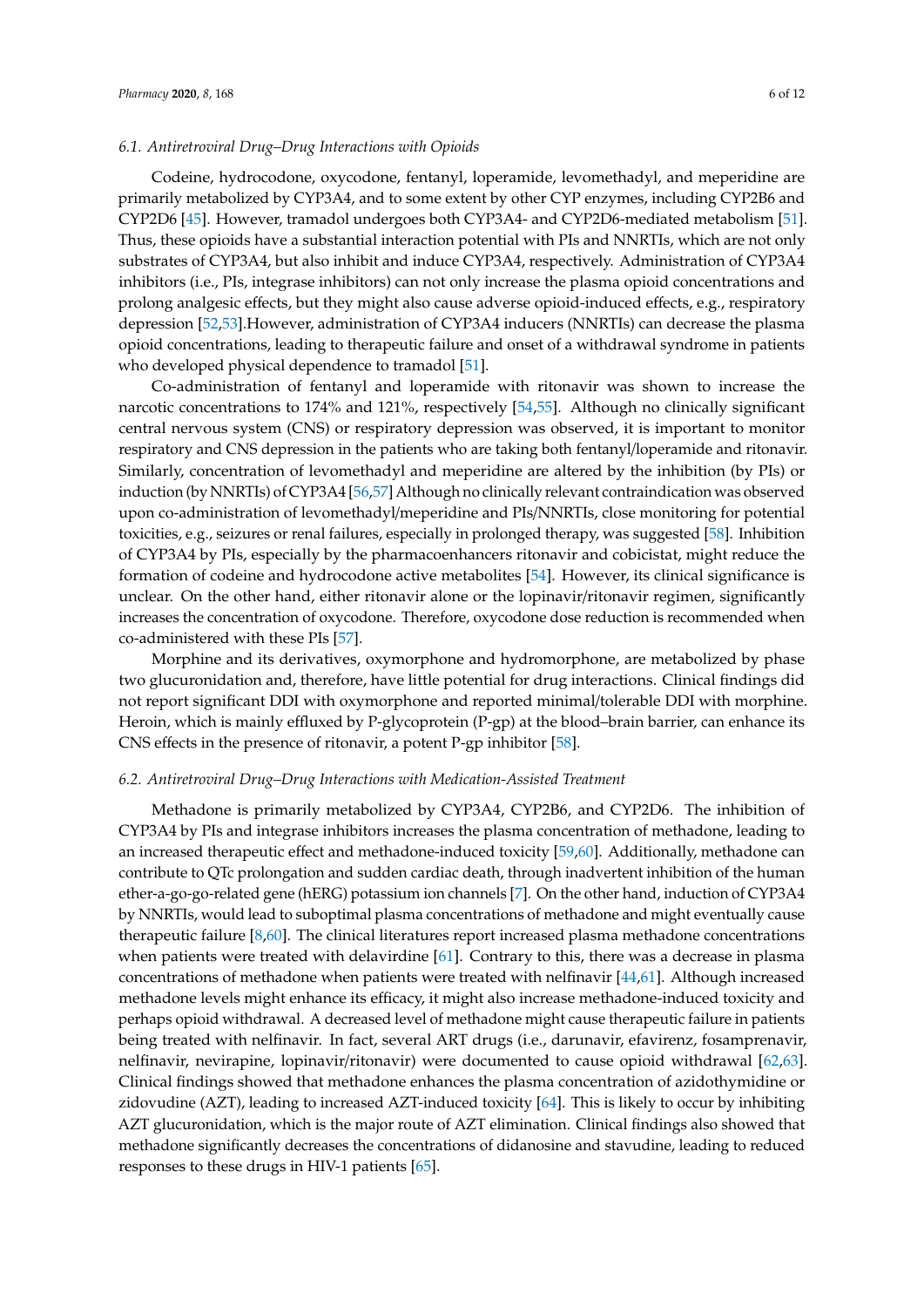Buprenorphine, another drug used to treat opioid addiction, is mainly metabolized by CYP3A4. Thus, as described above for methadone, buprenorphine is also likely to cause DDI in HIV-1 patients, either as a result of CYP3A4 induction or inhibition by ART drugs. Clinical findings showed that while efavirenz decreases buprenorphine plasma concentrations, delavirdine increases buprenorphine plasma concentrations [\[66\]](#page-10-16). Although buprenorphine has some contraindications with ART drugs, no drug dose adjustment with buprenorphine was recommended. Overall, the above findings and related literatures suggest that buprenorphine is more tolerable than methadone in HIV patients and, therefore, is a better choice for opioid treatment.

Other commonly used opioid treatment drugs (i.e., naloxone, naltrexone) are mainly metabolized by phase two glucuronide conjugation and not by the CYP3A4 pathway. Therefore, DDI do not occur between these drugs and ART [\[67\]](#page-10-17). The literature reports an increase in naloxone concentration when co-administered with an integrase inhibitor, elvitegravir. However, this DDI was not considered to be clinically significant, and no dose adjustment was recommended [\[68\]](#page-10-18). Studies also suggest that there is no significant interaction between naloxone or naltrexone and PIs or NNRTIs [\[54\]](#page-10-4).

#### **7. Opioid-Associated Neurocognitive Disorders in HIV**/**AIDS**

Over time, neurocognitive disorders, including HIV-associated neurocognitive disorders (HAND) and HIV-associated dementia (HAD), can occur in PLWA [\[69\]](#page-11-0). In the era before combination antiretroviral therapy became the standard of care, the prevalence of these disorders was considerably more common than it currently is. A study in 364 PLWHA between 2007–2008 revealed a 33% prevalence of HAND in this patient population [\[70\]](#page-11-1). In particular, the beginning stages of HAND can occur in early stages of infection, as characterized by declines in concentration, memory, and attention, as well as potential gait disturbances [\[69\]](#page-11-0). Additionally, neurocognitive disorders are associated with shortened survival and worsened outcomes in PLWHA [\[69\]](#page-11-0). As the cohort of PLWHA ages, there is also concern about the co-incidence of both HAND and neurocognitive decline that is normally associated with aging. Further, there is concern about the co-incidence of HAND and opioid-related neurocognitive disorders.

As previously noted, there is a relatively high co-incidence of PLWHA who either use or abuse opioids. In the brain, the primary targets of HIV include monocytes, macrophages, and microglia [\[71\]](#page-11-2). HIV enters the CNS as early as 8 days after infection via HIV-infected monocytes and spreads the infection in the CNS cells, especially in perivascular macrophages and microglia [\[72–](#page-11-3)[74\]](#page-11-4). Unlike astrocytes that undergo a restricted viral replication and produce less virus [\[75](#page-11-5)[,76\]](#page-11-6), these myeloid cells are important CNS reservoir for HIV where the virus replicates actively [\[74\]](#page-11-4). Active replication of HIV in these CNS reservoirs produces toxic components including viral proteins and inflammatory cytokines and chemokines, leading to immune activation/inflammation and neuronal damage [\[77](#page-11-7)[,78\]](#page-11-8), and subsequently cause HIV-associated CNS dysfunction. These CNS reservoirs are also a source of virus, after treatment interruption in suppressed individuals [\[73](#page-11-9)[,79\]](#page-11-10). Viral escape in the cerebrospinal fluid (CSF) was described in patients on ART with undetectable blood HIV RNA, but with neurological damage, indicating the importance of the CNS cells as a viral reservoir [\[80](#page-11-11)[,81\]](#page-11-12).

When infected, these cells produce pro-inflammatory cytokines and other factors that can be responsible for neurological damage. Unfortunately, while not the primary target for opioids, off-target effects can occur in these cells, resulting in further inflammation and neurological damage. It is likely that opioids might worsen HAND in PLWHA through this mechanism. Additionally, opioids might increase the blood–brain barrier permeability, which can further increase the transmigration of infected monocytes and macrophages to the brain [\[82\]](#page-11-13). Additionally, astrocytes express opioid receptors, and their function can be disrupted via exposure to opioids in the brain, resulting in neuronal excitotoxicity and damage [\[83\]](#page-11-14). Further, opioids and HIV in the brain can synergistically increase excitotoxicity in the brain of PLWHA who use opioids, due to the increased brain neurotransmitters, which can cause neuronal damage [\[6\]](#page-7-5). A better understanding of the factors that influence excitotoxicity, as well as developing strategies for decreasing this damaging excitotoxicity, is of key importance.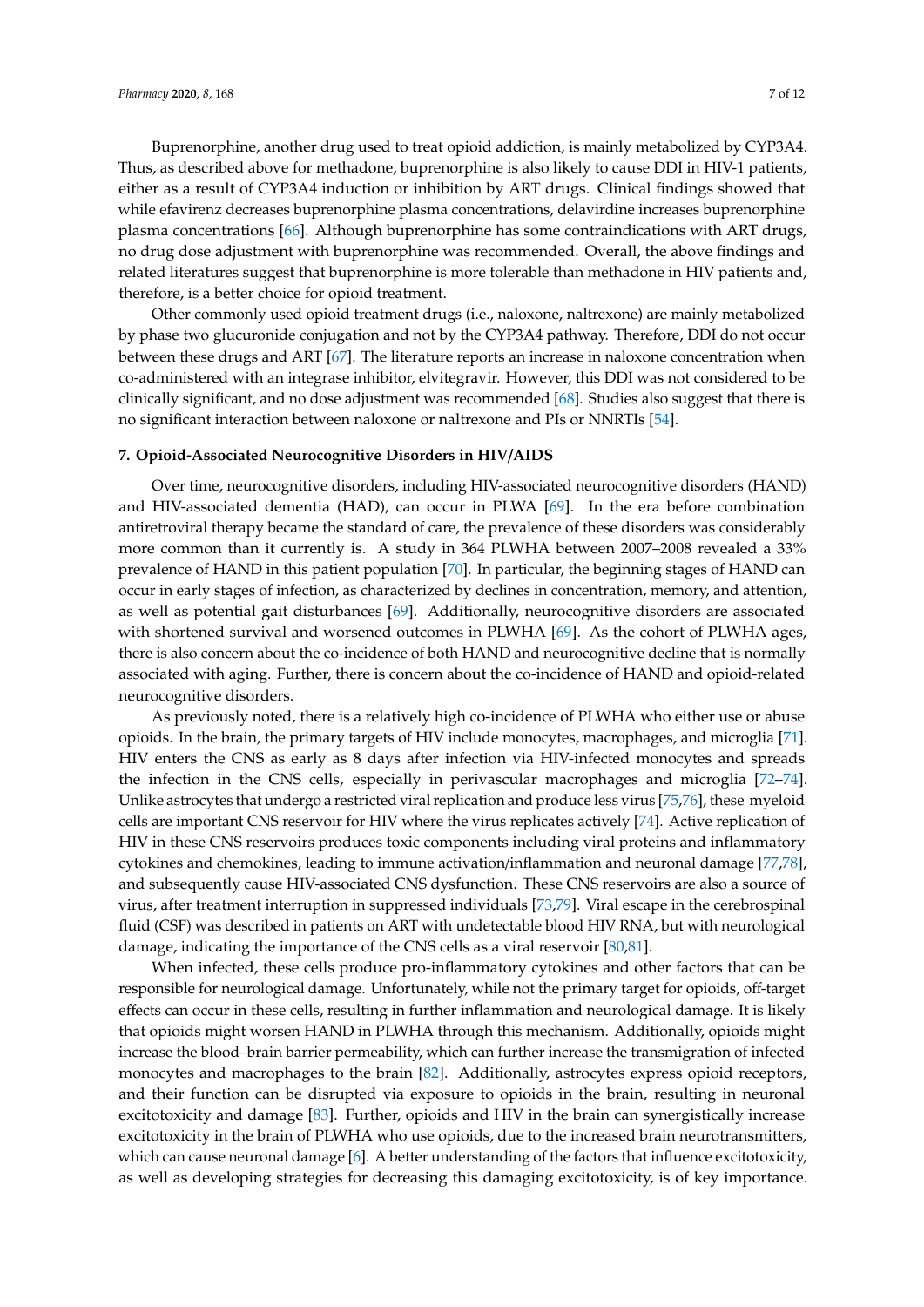HAND is characterized by a decline in CNS function, movement skills, and shifts in behavior and mood. HAND is sub-classified into Mild Neurocognitive Disorder (MND), HIV-associated Dementia (HAD), and Asymptomatic Neurocognitive Impairment (ANI). The common form of HAND is MND and its symptoms include behavioral changes, difficulty in making decisions, learning, concentration, and memory difficulties, and loss of coordination. HAD is a severe form of HAND and it rarely occurs in subject's that receive antiretroviral therapy. Patients with ANI show impaired performance on neuropsychological tests but do not exhibit any symptoms [\[84](#page-11-15)[,85\]](#page-11-16).

Additionally, as individuals age, HAND, opioid-related neurocognitive decline, and cognitive dysfunction that can occur normally as individuals age, can all interact with each other. The aging cohort of PLWHA increases the risk of Alzheimer's and vascular dementia in this patient group. While it is currently unknown, the mechanisms through which a combination of these conditions might affect patients, is likely to be a considerable concern in the future [\[86\]](#page-11-17).

#### **8. Conclusions**

The opioid epidemic in the U.S. has continued to grow, and as such, PLWHA are more likely to suffer from poor outcomes related to OUD. Challenges to managing pain with opioids in PLWHA remain and include a lack of access to care, maintaining ARV adherence, and the need for diligent monitoring of DDI and the risk of HIV disease progression. Best practice recommendations for use of both opioids and MAT in PLWHA and OUD are needed.

**Author Contributions:** S.K. (Santosh Kumar), A.C., and M.P.V. researched the literature and conceived the study. M.P.V., A.C., S.K. (Santosh Kumar), S.K. (Sunitha Kodidela), T.J.C., N.A.S., and M.M. wrote the first draft of the manuscript. All authors have read and agreed to the published version of the manuscript.

**Funding:** National Institute of Health grant: DA047178.

**Acknowledgments:** We acknowledge Kelli Gerth for proofreading the manuscript.

**Conflicts of Interest:** The authors declare that they have no conflict of interest.

#### **References**

- <span id="page-7-0"></span>1. Meyer, J.P.; Althoff, A.L.; Altice, F.L. Optimizing Care for HIV-Infected People Who Use Drugs: Evidence-Based Approaches to Overcoming Healthcare Disparities. *Clin. Infect. Dis.* **2013**, *57*, 1309–1317. [\[CrossRef\]](http://dx.doi.org/10.1093/cid/cit427) [\[PubMed\]](http://www.ncbi.nlm.nih.gov/pubmed/23797288)
- <span id="page-7-1"></span>2. Tofighi, B.; Sindhu, S.S.; Chemi, C.; Lewis, C.F.; Dickson, V.V.; Lee, J.D. Perspectives on the HIV continuum of care among adult opioid users in New York City: A qualitative study. *Harm Reduct. J.* **2019**, *16*, 58–59. [\[CrossRef\]](http://dx.doi.org/10.1186/s12954-019-0329-z)
- <span id="page-7-2"></span>3. Burden, M.; Kingston, A.; Wallace, M.A.; Busse, J.W.; Casademont, J.; Chadaga, S.R.; Chandrasekaran, S.; Cicardi, M.; Cunningham, J.M.; Filella, D.; et al. Opioid utilization and perception of pain control in hospitalized patients: A cross-sectional study of 11 sites in 8 countries. *J. Hosp. Med.* **2019**, *14*, 737–745. [\[CrossRef\]](http://dx.doi.org/10.12788/jhm.3256) [\[PubMed\]](http://www.ncbi.nlm.nih.gov/pubmed/31339840)
- <span id="page-7-3"></span>4. The Centers for Disease Control and Prevention (CDC). America's Drug Overdose Epidemic: Data to Action. 2019. Available online: https://www.cdc.gov/injury/features/[prescription-drug-overdose](https://www.cdc.gov/injury/features/prescription-drug-overdose/index.html)/index.html (accessed on 20 March 2020).
- <span id="page-7-4"></span>5. Florence, C.S.; Zhou, C.; Luo, F.; Xu, L. The Economic Burden of Prescription Opioid Overdose, Abuse, and Dependence in the United States, 2013. *Med Care* **2016**, *54*, 901–906. [\[CrossRef\]](http://dx.doi.org/10.1097/MLR.0000000000000625) [\[PubMed\]](http://www.ncbi.nlm.nih.gov/pubmed/27623005)
- <span id="page-7-5"></span>6. Hauser, K.F.; Fitting, S.; Dever, S.M.; Podhaizer, E.M.; Knapp, P.E. Opiate drug use and the pathophysiology of neuroAIDS. *Curr. HIV Res.* **2012**, *10*, 435–452. [\[CrossRef\]](http://dx.doi.org/10.2174/157016212802138779)
- <span id="page-7-6"></span>7. Chastain, D.B.; Veve, M.P.; Wagner, J.L. Abnormal QTc syndrome in HIV-infected patients: A systematic review of prevalence and risk factors. *Antivir. Ther.* **2019**, *24*, 459–465. [\[CrossRef\]](http://dx.doi.org/10.3851/IMP3335)
- <span id="page-7-7"></span>8. Patel, N.; Abdelsayed, S.; Veve, M.P.; Miller, C. Predictors of clinically significant drug-drug interactions among patients treated with nonnucleoside reverse transcriptase inhibitor-, protease inhibitor-, and raltegravir-based antiretroviral regimens. *Ann. Pharmacother.* **2011**, *45*, 317–324. [\[CrossRef\]](http://dx.doi.org/10.1345/aph.1P576)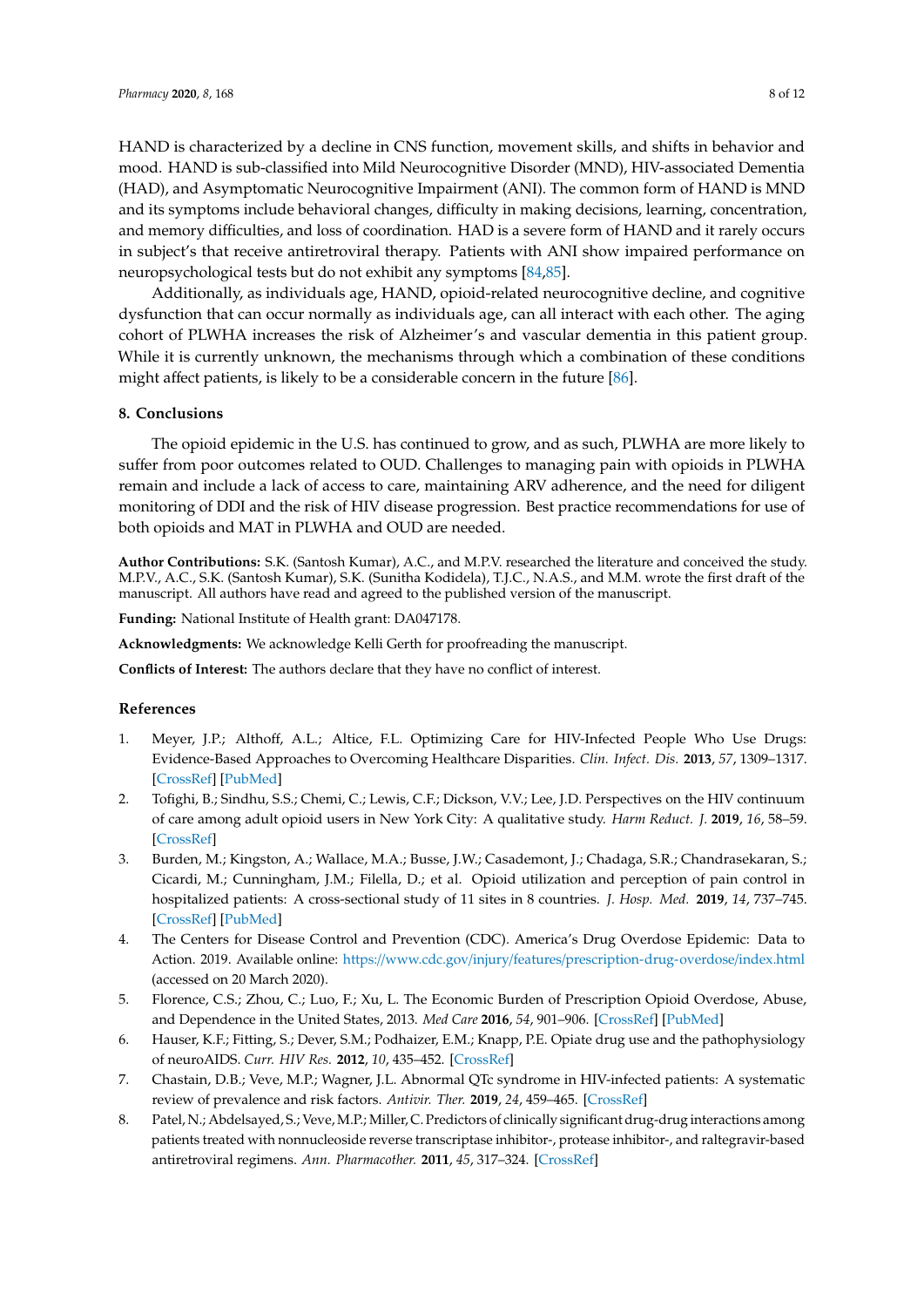- <span id="page-8-0"></span>9. Centers for Disease Control and Prevention. Assessing and Addressing Opioid Use Disorder (OUD). Available online: https://www.cdc.gov/[drugoverdose](https://www.cdc.gov/drugoverdose/training/oud/accessible/index.html)/training/oud/accessible/index.html (accessed on 3 February 2020).
- <span id="page-8-1"></span>10. Centers for Disease Control U.S. Statistics. HIV.gov. Available online: [www.hiv.gov](www.hiv.gov/hiv-basics/overview/data-and-trends/statistics)/hiv-basics/overview/ [data-and-trends](www.hiv.gov/hiv-basics/overview/data-and-trends/statistics)/statistics (accessed on 13 March 2019).
- <span id="page-8-2"></span>11. Centers for Disease Control and Prevention. HIV/AIDS. Available online: [www.cdc.gov](www.cdc.gov/hiv/statistics/overview/ataglance.html)/hiv/statistics/ overview/[ataglance.html](www.cdc.gov/hiv/statistics/overview/ataglance.html) (accessed on 29 January 2019).
- <span id="page-8-3"></span>12. Cunningham, C.O. Opioids and HIV infection: From pain management to addiction treatment. *Top. Antivir. Med.* **2012**, *25*, 143–146.
- <span id="page-8-4"></span>13. National Institute of Mental Health, U.S. Department of Health and Human Services. HIV/AIDS and Mental Health. Available online: [www.nimh.nih.gov](www.nimh.nih.gov/health/topics/hiv-aids/index.shtml)/health/topics/hiv-aids/index.shtml (accessed on 20 March 2020).
- <span id="page-8-5"></span>14. World Health Organization. HIV/AIDS Treatment and Care for Injecting Drug Users. Available online: [www.hareact.eu](www.hareact.eu/sites/default/files/215_0.pdf)/sites/default/files/215\_0.pdf (accessed on 20 April 2020).
- <span id="page-8-6"></span>15. National Alliance of State. Syringe Services Programs: Effective for HIV Prevention. HHS.gov, US Department of Health and Human Services. Available online: [www.hhs.gov](www.hhs.gov/hepatitis/blog/2016/12/6/syringe-services-programs-effective-for-hiv-prevention.html)/hepatitis/blog/2016/12/6/ syringe-services-programs-eff[ective-for-hiv-prevention.html](www.hhs.gov/hepatitis/blog/2016/12/6/syringe-services-programs-effective-for-hiv-prevention.html) (accessed on 11 March 2018).
- <span id="page-8-9"></span>16. Metzger, D.S.; Zhang, Y. Drug treatment as HIV prevention: Expanding treatment options. *Curr. HIV*/*AIDS Rep.* **2010**, *7*, 220–225. [\[CrossRef\]](http://dx.doi.org/10.1007/s11904-010-0059-z)
- <span id="page-8-7"></span>17. Injection Drug Use and HIV Risk. Available online: https://[www.cdc.gov](https://www.cdc.gov/hiv/risk/idu.html)/hiv/risk/idu.html (accessed on 2 March 2020).
- <span id="page-8-8"></span>18. Comprehensive, Up-to-Date Information on HIV/AIDS Treatment and Prevention from the University of California San Francisco. Interactions with Methadone. Available online: http://[hivinsite.ucsf.edu](http://hivinsite.ucsf.edu/insite?page=ar-00-02&post=8¶m=42)/insite? page=[ar-00-02&post](http://hivinsite.ucsf.edu/insite?page=ar-00-02&post=8¶m=42)=8&param=42 (accessed on 20 April 2020).
- <span id="page-8-10"></span>19. Wejnert, C.; Hess, K.L.; Hall, H.I.; Van Handel, M.; Hayes, D.; Fulton, P.; An, Q.; Koenig, L.J.; Prejean, J.; Valleroy, L.A. Vital signs: Trends in HIV diagnoses, risk behaviors, and prevention among persons who inject drugs—United States. *MMWR. Morb. Mortal. Wkly. Rep.* **2016**, *65*, 1336–1342. [\[CrossRef\]](http://dx.doi.org/10.15585/mmwr.mm6547e1)
- <span id="page-8-11"></span>20. Schafer, K.R.; Albrecht, H.; Dillingham, R.; Hogg, R.S.; Jaworsky, D.; Kasper, K.; Loutfy, M.; MacKenzie, L.J.; McManus, K.A.; Oursler, K.A.K.; et al. The continuum of HIV care in rural communities in the United States and Canada. *JAIDS J. Acquir. Immune Defic. Syndr.* **2017**, *75*, 35–44. [\[CrossRef\]](http://dx.doi.org/10.1097/QAI.0000000000001329) [\[PubMed\]](http://www.ncbi.nlm.nih.gov/pubmed/28225437)
- <span id="page-8-12"></span>21. Van Handel, M.M.; Rose, C.E.; Hallisey, E.J.; Kolling, J.L.; Zibbell, J.E.; Lewis, B.; Bohm, M.K.; Jones, C.M.; Flanagan, B.E.; Siddiqi, A.E.A.; et al. County-level vulnerability assessment for rapid dissemination of HIV or HCV infections among persons who inject drugs, United States. *JAIDS J. Acquir. Immune Defic. Syndr.* **2016**, *73*, 323–331. [\[CrossRef\]](http://dx.doi.org/10.1097/QAI.0000000000001098) [\[PubMed\]](http://www.ncbi.nlm.nih.gov/pubmed/27763996)
- <span id="page-8-13"></span>22. Weisgrau, S. Issues in rural health: Access, hospitals, and reform. *Health Care Financ. Rev.* **1995**, *17*, 1–14.
- <span id="page-8-14"></span>23. Van Dis, J. Where we live: Health care in rural vs urban America. *JAMA* **2002**, *287*, 1. [\[CrossRef\]](http://dx.doi.org/10.1001/jama.287.1.108-JMS0102-2-1)
- <span id="page-8-15"></span>24. Thakarar, K.; Morgan, J.R.; Gaeta, J.M.; Hohl, C.; Drainoni, M.-L. Homelessness, HIV, and Incomplete Viral Suppression. *J. Health Care Poor Underserved* **2016**, *27*, 145–156. [\[CrossRef\]](http://dx.doi.org/10.1353/hpu.2016.0020) [\[PubMed\]](http://www.ncbi.nlm.nih.gov/pubmed/27528794)
- <span id="page-8-16"></span>25. National Alliance to End Homelessness. Homelessness and HIV/AIDS. Available online: http://[www.](http://www.endhomelessness.org) [endhomelessness.org](http://www.endhomelessness.org) (accessed on 2 February 2020).
- <span id="page-8-17"></span>26. Summers, N.A.; Colasanti, J.; Feaster, D.J.; Armstrong, W.S.; Rodriguez, A.E.; Jain, M.K.; Jacobs, P.; Metsch, L.R.; Del Rio, C. Predictors for Poor Linkage to Care Among Hospitalized Persons Living with HIV and Co-Occurring Substance Use Disorder. *AIDS Res. Hum. Retrovir.* **2020**, *36*, 406–414. [\[CrossRef\]](http://dx.doi.org/10.1089/aid.2019.0153)
- <span id="page-8-18"></span>27. Hoffman, K.A.; Baker, R.; Kunkel, L.E.; Waddell, E.N.; Lum, P.J.; Mccarty, D.; Korthuis, P.T. Barriers and facilitators to recruitment and enrollment of HIV-infected individuals with opioid use disorder in a clinical trial. *BMC Health Serv. Res.* **2019**, *19*, 862. [\[CrossRef\]](http://dx.doi.org/10.1186/s12913-019-4721-x)
- <span id="page-8-19"></span>28. Storholm, E.D.; Silverberg, M.J.; Satre, D.D. Racial and Ethnic Differences in Substance Use Diagnoses, Comorbid Psychiatric Disorders, and Treatment Initiation among HIV-Positive and HIV-Negative Women in an Integrated Health Plan. *J. Psychoact. Drugs* **2016**, *48*, 377–383. [\[CrossRef\]](http://dx.doi.org/10.1080/02791072.2016.1242180)
- <span id="page-8-20"></span>29. Brooks, A.J.; Lokhnygina, Y.; Meade, C.S.; Potter, J.; Calsyn, N.A.; Greenfield, S.F. Racial/ethnic differences in the rates and correlates of HIV risk behaviors among drug abusers. *Am. J. Addict.* **2013**, *22*, 136–147. [\[CrossRef\]](http://dx.doi.org/10.1111/j.1521-0391.2013.00303.x)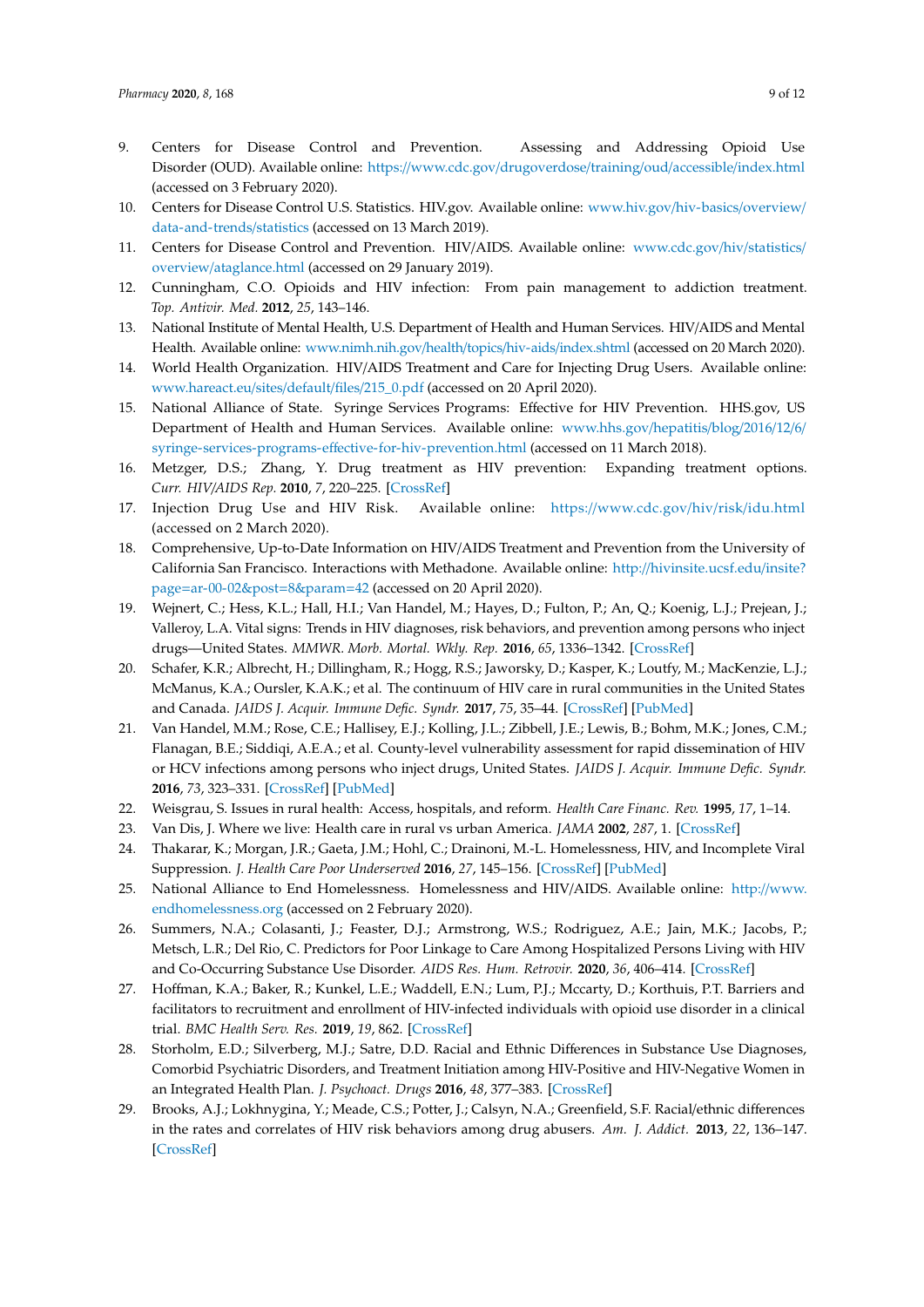- <span id="page-9-0"></span>30. Acevedo, A.; Garnick, D.W.; Lee, M.T.; Horgan, C.M.; Ritter, G.; Panas, L.; Reynolds, M. Racial and ethnic differences in substance abuse treatment initiation and engagement. *J. Ethn. Subst. Abus.* **2012**, *11*, 1–21. [\[CrossRef\]](http://dx.doi.org/10.1080/15332640.2012.652516)
- <span id="page-9-1"></span>31. Sharpe, T.T.; Voûte, C.; Rose, M.A.; Cleveland, J.; Dean, H.D.; Fenton, K. Social Determinants of HIV/AIDS and Sexually Transmitted Diseases Among Black Women: Implications for Health Equity. *J. Women's Health* **2012**, *21*, 249–254. [\[CrossRef\]](http://dx.doi.org/10.1089/jwh.2011.3350) [\[PubMed\]](http://www.ncbi.nlm.nih.gov/pubmed/22196231)
- <span id="page-9-2"></span>32. Edelman, E.J.; Gordon, K.; Becker, W.C.; Beam-Goulet, J.; Skanderson, M.; Gaither, J.R.; Braden, J.B.; Gordon, A.J.; Kerns, R.D.; Justice, A.C.; et al. Receipt of opioid analgesics by HIV-infected and uninfected patients. *J. Gen. Intern. Med.* **2012**, *28*, 82–90. [\[CrossRef\]](http://dx.doi.org/10.1007/s11606-012-2189-z) [\[PubMed\]](http://www.ncbi.nlm.nih.gov/pubmed/22895747)
- <span id="page-9-3"></span>33. Peters, P.J.; Pontones, P.; Hoover, K.W.; Patel, M.R.; Galang, R.R.; Shields, J.; Blosser, S.J.; Spiller, M.; Combs, B.; Switzer, W.M.; et al. HIV infection linked to injection use of oxymorphone in Indiana, 2014–2015. *N. Engl. J. Med.* **2016**, *375*, 229–239. [\[CrossRef\]](http://dx.doi.org/10.1056/NEJMoa1515195)
- <span id="page-9-4"></span>34. Dole, V.P. Implications of Methadone Maintenance for Theories of Narcotic Addiction. *JAMA* **1988**, *260*, 3025. [\[CrossRef\]](http://dx.doi.org/10.1001/jama.1988.03410200081030)
- <span id="page-9-5"></span>35. Woods, J.S.; Joseph, H. From Narcotic to Normalizer: The Misperception of Methadone Treatment and the Persistence of Prejudice and Bias. *Subst. Use Misuse* **2017**, *53*, 323–329. [\[CrossRef\]](http://dx.doi.org/10.1080/10826084.2017.1400068)
- <span id="page-9-6"></span>36. Connery, H.S. Medication-Assisted Treatment of Opioid Use Disorder. *Harv. Rev. Psychiatry* **2015**, *23*, 63–75. [\[CrossRef\]](http://dx.doi.org/10.1097/HRP.0000000000000075)
- <span id="page-9-7"></span>37. Manchikanti, L.; Giordano, J.; Boswell, M.V.; Fellows, M.B.; Manchukonda, B.R.; Pampati, M.V. Psychological factors as predictors of opioid abuse and illicit drug use in chronic pain patients. *J. Opioid Manag.* **2007**, *3*, 89–100. [\[CrossRef\]](http://dx.doi.org/10.5055/jom.2007.0045) [\[PubMed\]](http://www.ncbi.nlm.nih.gov/pubmed/17520988)
- <span id="page-9-8"></span>38. Clark, R.E.; Samnaliev, M.; Baxter, J.D.; Leung, G.Y. The Evidence Doesn't Justify Steps By State Medicaid Programs To Restrict Opioid Addiction Treatment With Buprenorphine. *Health A*ff*.* **2011**, *30*, 1425–1433. [\[CrossRef\]](http://dx.doi.org/10.1377/hlthaff.2010.0532)
- <span id="page-9-9"></span>39. Policy Impact: Prescription Painkiller Overdoses. Available online: https://www.cdc.gov/[drugoverdose](https://www.cdc.gov/drugoverdose/pdf/policyimpact-prescriptionpainkillerod-a.pdf)/pdf/ [policyimpact-prescriptionpainkillerod-a.pdf](https://www.cdc.gov/drugoverdose/pdf/policyimpact-prescriptionpainkillerod-a.pdf) (accessed on 2 March 2019).
- <span id="page-9-10"></span>40. Bounthavong, M.; Harvey, M.A.; Wells, D.L.; Popish, S.J.; Himstreet, J.; Oliva, E.M.; Kay, C.L.; Lau, M.K.; Randeria-Noor, P.P.; Phillips, A.G.; et al. Trends in naloxone prescriptions prescribed after implementation of a National Academic Detailing Service in the Veterans Health Administration: A preliminary analysis. *J. Am. Pharm. Assoc.* **2017**, *57*, S68–S72. [\[CrossRef\]](http://dx.doi.org/10.1016/j.japh.2016.11.003)
- <span id="page-9-11"></span>41. Sohn, M.; Talbert, J.C.; Huang, Z.; Lofwall, M.R.; Freeman, P.R. Association of Naloxone Coprescription Laws with Naloxone Prescription Dispensing in the United States. *JAMA Netw. Open* **2019**, *2*, e196215. [\[CrossRef\]](http://dx.doi.org/10.1001/jamanetworkopen.2019.6215)
- <span id="page-9-12"></span>42. Green, T.C.; Case, P.; Fiske, H.; Baird, J.; Cabral, S.; Burstein, D.; Schwartz, V.; Potter, N.; Walley, A.Y.; Bratberg, J. Perpetuating stigma or reducing risk? Perspectives from naloxone consumers and pharmacists on pharmacy-based naloxone in 2 states. *J. Am. Pharm. Assoc.* **2017**, *57*, S19–S27. [\[CrossRef\]](http://dx.doi.org/10.1016/j.japh.2017.01.013) [\[PubMed\]](http://www.ncbi.nlm.nih.gov/pubmed/28214219)
- <span id="page-9-13"></span>43. Reddy, P.V.B.; Pilakka-Kanthikeel, S.; Saxena, S.K.; Saiyed, Z.; Nair, M.N. Interactive Effects of Morphine on HIV Infection: Role in HIV-Associated Neurocognitive Disorder. *AIDS Res. Treat.* **2012**, *2012*, 1–10. [\[CrossRef\]](http://dx.doi.org/10.1155/2012/953678) [\[PubMed\]](http://www.ncbi.nlm.nih.gov/pubmed/22666564)
- <span id="page-9-14"></span>44. McCance-Katz, E.F.; Rainey, P.M.; Smith, P.; Morse, G.; Friedland, G.; Gourevitch, M.N.; Jatlow, P. Drug Interactions between Opioids and Antiretroviral Medications: Interaction between Methadone, LAAM, and Nelfinavir. *Am. J. Addict.* **2004**, *13*, 163–180. [\[CrossRef\]](http://dx.doi.org/10.1080/10550490490436037) [\[PubMed\]](http://www.ncbi.nlm.nih.gov/pubmed/15204667)
- <span id="page-9-15"></span>45. Smith, H.S. Opioid Metabolism. *Mayo Clin. Proc.* **2009**, *84*, 613–624. [\[CrossRef\]](http://dx.doi.org/10.1016/S0025-6196(11)60750-7)
- <span id="page-9-16"></span>46. Gong, Y.; Haque, S.; Chowdhury, P.; Cory, T.J.; Kodidela, S.; Yallapu, M.M.; Norwood, J.M.; Kumar, S. Pharmacokinetics and pharmacodynamics of cytochrome P450 inhibitors for HIV treatment. *Expert Opin. Drug Metab. Toxicol.* **2019**, *15*, 417–427. [\[CrossRef\]](http://dx.doi.org/10.1080/17425255.2019.1604685)
- <span id="page-9-17"></span>47. Walubo, A. The role of cytochrome P450 in antiretroviral drug interactions. *Expert. Opin. Drug Metab. Toxicol.* **2007**, *3*, 583–598. [\[CrossRef\]](http://dx.doi.org/10.1517/17425255.3.4.583)
- <span id="page-9-18"></span>48. Mercer, S.L.; Coop, A. Opioid analgesics and P-glycoprotein efflux transporters: A potential systems-level contribution to analgesic tolerance. *Curr. Top. Med. Chem.* **2011**, *11*, 1157–1164. [\[CrossRef\]](http://dx.doi.org/10.2174/156802611795371288)
- <span id="page-9-19"></span>49. Robillard, K.R.; Chan, G.N.Y.; Zhang, G.; La Porte, C.; Cameron, D.W.; Bendayan, R. Role of P-Glycoprotein in the Distribution of the HIV Protease Inhibitor Atazanavir in the Brain and Male Genital Tract. *Antimicrob. Agents Chemother.* **2013**, *58*, 1713–1722. [\[CrossRef\]](http://dx.doi.org/10.1128/AAC.02031-13)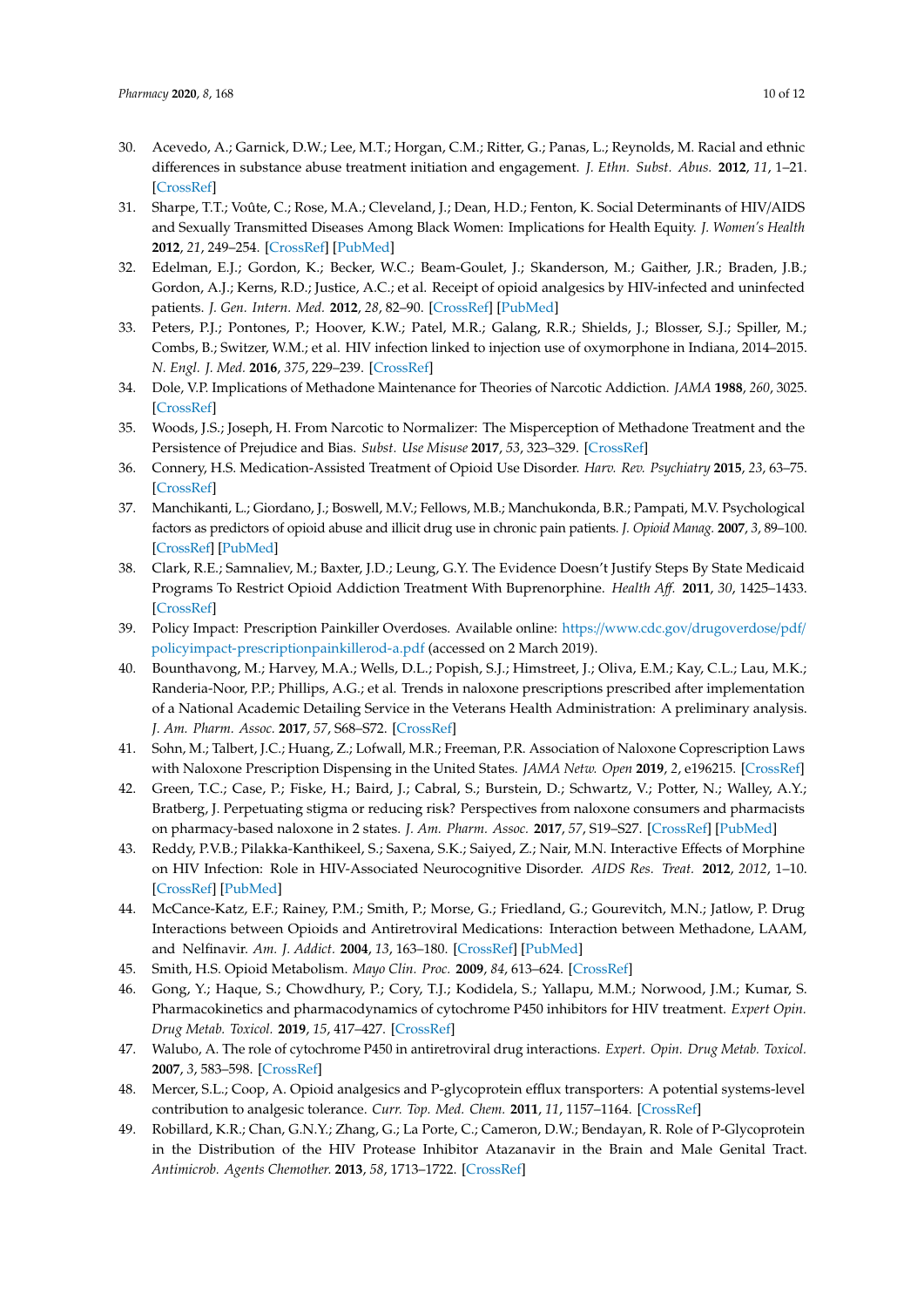- <span id="page-10-0"></span>50. Chan, G.N.Y.; Patel, R.; Cummins, C.L.; Bendayan, R. Induction of P-Glycoprotein by Antiretroviral Drugs in Human Brain Microvessel Endothelial Cells. *Antimicrob. Agents Chemother.* **2013**, *57*, 4481–4488. [\[CrossRef\]](http://dx.doi.org/10.1128/AAC.00486-13)
- <span id="page-10-1"></span>51. Tramadol Prescribing Information. Available online: https://[www.accessdata.fda.gov](https://www.accessdata.fda.gov/drugsatfda_docs/label/2019/020281s041lbl.pdf)/drugsatfda\_docs/label/ 2019/[020281s041lbl.pdf](https://www.accessdata.fda.gov/drugsatfda_docs/label/2019/020281s041lbl.pdf) (accessed on 2 February 2020).
- <span id="page-10-2"></span>52. Codeine Prescribing Information. Available online: https://[www.accessdata.fda.gov](https://www.accessdata.fda.gov/drugsatfda_docs/label/2018/022402s010s011lbl.pdf)/drugsatfda\_docs/label/ 2018/[022402s010s011lbl.pdf](https://www.accessdata.fda.gov/drugsatfda_docs/label/2018/022402s010s011lbl.pdf) (accessed on 2 February 2020).
- <span id="page-10-3"></span>53. HIV-Opioid Drug Interactions. Available online: https://www.hivclinic.ca/main/[drugs\\_interact\\_files](https://www.hivclinic.ca/main/drugs_interact_files/narc-int.pdf)/narc-int. [pdf](https://www.hivclinic.ca/main/drugs_interact_files/narc-int.pdf) (accessed on 2 February 2020).
- <span id="page-10-4"></span>54. Olkkola, K.T.; Palkama, V.J.; Neuvonen, P.J. Ritonavir's role in reducing fentanyl clearance and prolonging its half-life. *Anesthesiology* **1999**, *91*, 681–685. [\[CrossRef\]](http://dx.doi.org/10.1097/00000542-199909000-00020)
- <span id="page-10-5"></span>55. Mukwaya, G.; MacGregor, T.; Hoelscher, D.; Heming, T.; Legg, D.; Kavanaugh, K.; Johnson, P.; Sabo, J.P.; McCallister, S. Interaction of Ritonavir-Boosted Tipranavir with Loperamide Does Not Result in Loperamide-Associated Neurologic Side Effects in Healthy Volunteers. *Antimicrob. Agents Chemother.* **2005**, *49*, 4903–4910. [\[CrossRef\]](http://dx.doi.org/10.1128/AAC.49.12.4903-4910.2005) [\[PubMed\]](http://www.ncbi.nlm.nih.gov/pubmed/16304151)
- <span id="page-10-6"></span>56. Demerol FDA Package Insert. Available online: https://[www.accessdata.fda.gov](https://www.accessdata.fda.gov/drugsatfda_docs/label/2017/005010s055lbl.pdf)/drugsatfda\_docs/label/2017/ [005010s055lbl.pdf](https://www.accessdata.fda.gov/drugsatfda_docs/label/2017/005010s055lbl.pdf) (accessed on 2 February 2020).
- <span id="page-10-7"></span>57. Nieminen, T.H.; Hagelberg, N.M.; Saari, T.I.; Neuvonen, M.; Neuvonen, P.J.; Laine, K.; Olkkola, K.T. Oxycodone concentrations are greatly increased by the concomitant use of ritonavir or lopinavir/ritonavir. *Eur. J. Clin. Pharmacol.* **2010**, *66*, 977–985. [\[CrossRef\]](http://dx.doi.org/10.1007/s00228-010-0879-1)
- <span id="page-10-8"></span>58. Drewe, J.; Gutmann, H.; Fricker, G.; Török, M.; Beglinger, C.; Huwyler, J. HIV protease inhibitor ritonavir: A more potent inhibitor of P-glycoprotein than the cyclosporine analog SDZ PSC 833. *Biochem. Pharmacol.* **1999**, *57*, 1147–1152. [\[CrossRef\]](http://dx.doi.org/10.1016/S0006-2952(99)00026-X)
- <span id="page-10-9"></span>59. Gerber, J.G.; Rosenkranz, S.; Segal, Y.; Aberg, J.; D'Amico, R.; Mildvan, D.; Gulick, R.; Hughes, V.; Flexner, C.; Aweeka, F.; et al. Effect of ritonavir/saquinavir on stereoselective pharmacokinetics of methadone: Results of AIDS Clinical Trials Group (ACTG) 401. *J. Acquir. Immune. Defic. Syndr.* **2001**, *27*, 153–160. [\[CrossRef\]](http://dx.doi.org/10.1097/00042560-200106010-00010) [\[PubMed\]](http://www.ncbi.nlm.nih.gov/pubmed/11404537)
- <span id="page-10-10"></span>60. Gourevitch, M.N.; Friedland, G.H. Interactions between methadone and medications used to treat HIV infection: A review. *Mt. Sinai J. Med. A J. Transl. Pers. Med.* **2000**, *67*, 429–436.
- <span id="page-10-11"></span>61. Kharasch, E.D.; Walker, A.; Whittington, D.; Hoffer, C.; Bedynek, P.S. Methadone metabolism and clearance are induced by nelfinavir despite inhibition of cytochrome P4503A (CYP3A) activity. *Drug Alcohol Depend.* **2009**, *101*, 158–168. [\[CrossRef\]](http://dx.doi.org/10.1016/j.drugalcdep.2008.12.009) [\[PubMed\]](http://www.ncbi.nlm.nih.gov/pubmed/19232844)
- <span id="page-10-12"></span>62. Altice, F.L.; Friedland, G.H.; Cooney, E.L. Nevirapine induced opiate withdrawal among injection drug users with HIV infection receiving methadone. *AIDS* **1999**, *13*, 957–962. [\[CrossRef\]](http://dx.doi.org/10.1097/00002030-199905280-00012)
- <span id="page-10-13"></span>63. Clarke, S.M.; Mulcahy, F.; Tjia, J.; Reynolds, H.E.; Gibbons, S.E.; Barry, M.G.; Back, D.J. Pharmacokinetic Interactions of Nevirapine and Methadone and Guidelines for Use of Nevirapine to Treat Injection Drug Users. *Clin. Infect. Dis.* **2001**, *33*, 1595–1597. [\[CrossRef\]](http://dx.doi.org/10.1086/322519)
- <span id="page-10-14"></span>64. McCance-Katz, E.F.; Rainey, P.M.; Jatlow, P.; Friedland, G. Methadone Effects on Zidovudine Disposition (AIDS Clinical Trials Group 262). *J. Acquir. Immune Defic. Syndr. Hum. Retrovirology* **1998**, *18*, 435–443. [\[CrossRef\]](http://dx.doi.org/10.1097/00042560-199808150-00004)
- <span id="page-10-15"></span>65. McCance-Katz, E.F.; Sullivan, L.E.; Nallani, S. Drug Interactions of Clinical Importance among the Opioids, Methadone and Buprenorphine, and Other Frequently Prescribed Medications: A Review. *Am. J. Addict.* **2010**, *19*, 4–16. [\[CrossRef\]](http://dx.doi.org/10.1111/j.1521-0391.2009.00005.x)
- <span id="page-10-16"></span>66. McCance-Katz, E.F.; Moody, D.E.; Smith, P.F.; Morse, G.D.; Friedland, G.; Pade, P.; Baker, J.; Alvanzo, A.; Jatlow, P.; Rainey, P.M. Interactions between Buprenorphine and Antiretrovirals. II. The Protease Inhibitors Nelfinavir, Lopinavir/Ritonavir, and Ritonavir. *Clin. Infect. Dis.* **2006**, *43*, S235–S246. [\[CrossRef\]](http://dx.doi.org/10.1086/508188) [\[PubMed\]](http://www.ncbi.nlm.nih.gov/pubmed/17109310)
- <span id="page-10-17"></span>67. Liu, J.C.; Ma, J.D.; Morello, C.M.; Atayee, R.S.; Best, B.M. Naltrexone Metabolism and Concomitant Drug Concentrations in Chronic Pain Patients. *J. Anal. Toxicol.* **2014**, *38*, 212–217. [\[CrossRef\]](http://dx.doi.org/10.1093/jat/bku019) [\[PubMed\]](http://www.ncbi.nlm.nih.gov/pubmed/24659754)
- <span id="page-10-18"></span>68. Bruce, R.; Winkle, P.; Custodio, J.; Yin, X.; Rhee, M.; Andrews, J. Pharmacokinetics of Cobicistat-Boosted Elvitegravir Administered in Combination with Methadone or Buprenorphine/Naloxone. In Proceedings of the 52nd Interscience Conference on Antimicrobial Agents and Chemotherapy, San Francisco, CA, USA, 9–12 September 2012.